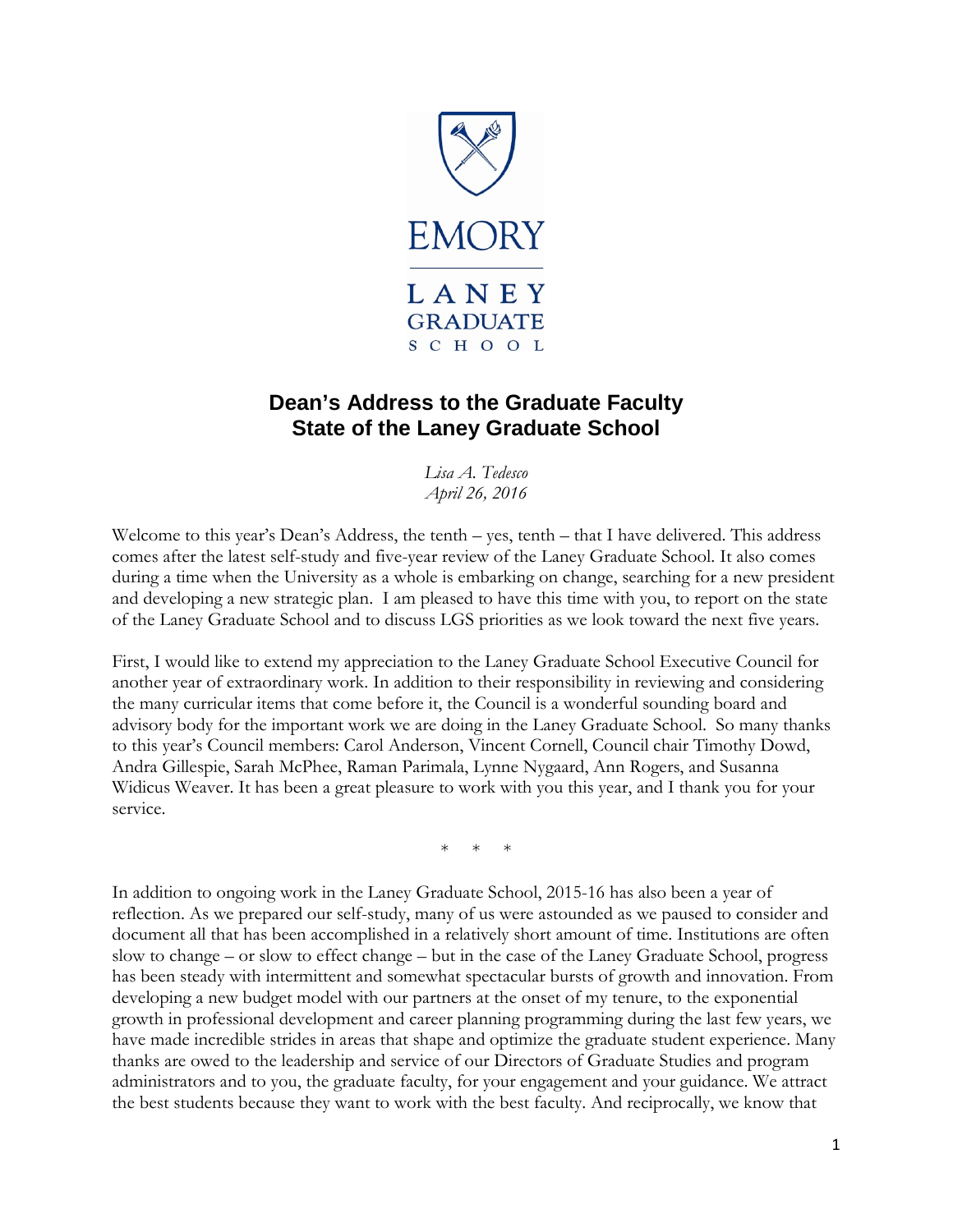attracting and retaining the best faculty relies on working with the best graduate students. So from all these relational points, thank you for your efforts to make this a graduate school where tomorrow's leaders want to be today – students and faculty, alike.

\* \* \*

This past fall, the Laney Graduate School – with review and endorsement by the Executive Council – drafted and adopted vision and mission statements. These statements guide our planning, operations and programming, and you can find them on our [new website.](http://gs.emory.edu/about/vision-mission.html)

**Our vision statement:** The James T. Laney School of Graduate Studies at Emory University is a nationally and internationally recognized leader in advancing academic excellence through innovative scholarship, research, teaching, and programming that prepares a diverse and inclusive student body for success as leaders and in service to the global good.

We reach and embody our vision by fulfilling our mission, a mission that bespeaks the shared higher education goals of research universities.

Our mission statement:The James T. Laney School of Graduate Studies is committed to graduate education that provides students with deep and broad expertise in their chosen fields, creativity to cross discipline boundaries, courage to challenge convention, and confidence to ask unexpected questions and articulate bold new perspectives.

The mission of the Laney Graduate School is to:

- Collaborate with our partners in other schools and units at Emory to provide broadly based, excellent graduate education that supports the research and scholarship of students, faculty, and the University as a whole;
- Foster an environment of inclusion to ensure the range of educational benefits that can only come from diversity across the academic community;
- Complement the world-class education our faculty offer by preparing our graduates for success in competitive national and global economies through contemporary professional development and career planning resources and programming;
- Increase the visibility of graduate education nationally and internationally through advocacy that emphasizes the critical role of graduate education to the mission of the research University, to the competitiveness of the United States, and to the global good.

Reflecting on the past year, I would like to discuss some of the ways that we are accomplishing our mission.

**We continue to collaborate with our partners in other schools and units at Emory to provide broadly based, excellent graduate education.** This fall, the resumed doctoral program in Economics will welcome a new class. Graduate faculty leadership reimagined the program, resulting in new faculty alignments focused on sharper research foci that build on Emory's strengths in the public health sciences and on long-established relationships with the Federal Reserve Bank in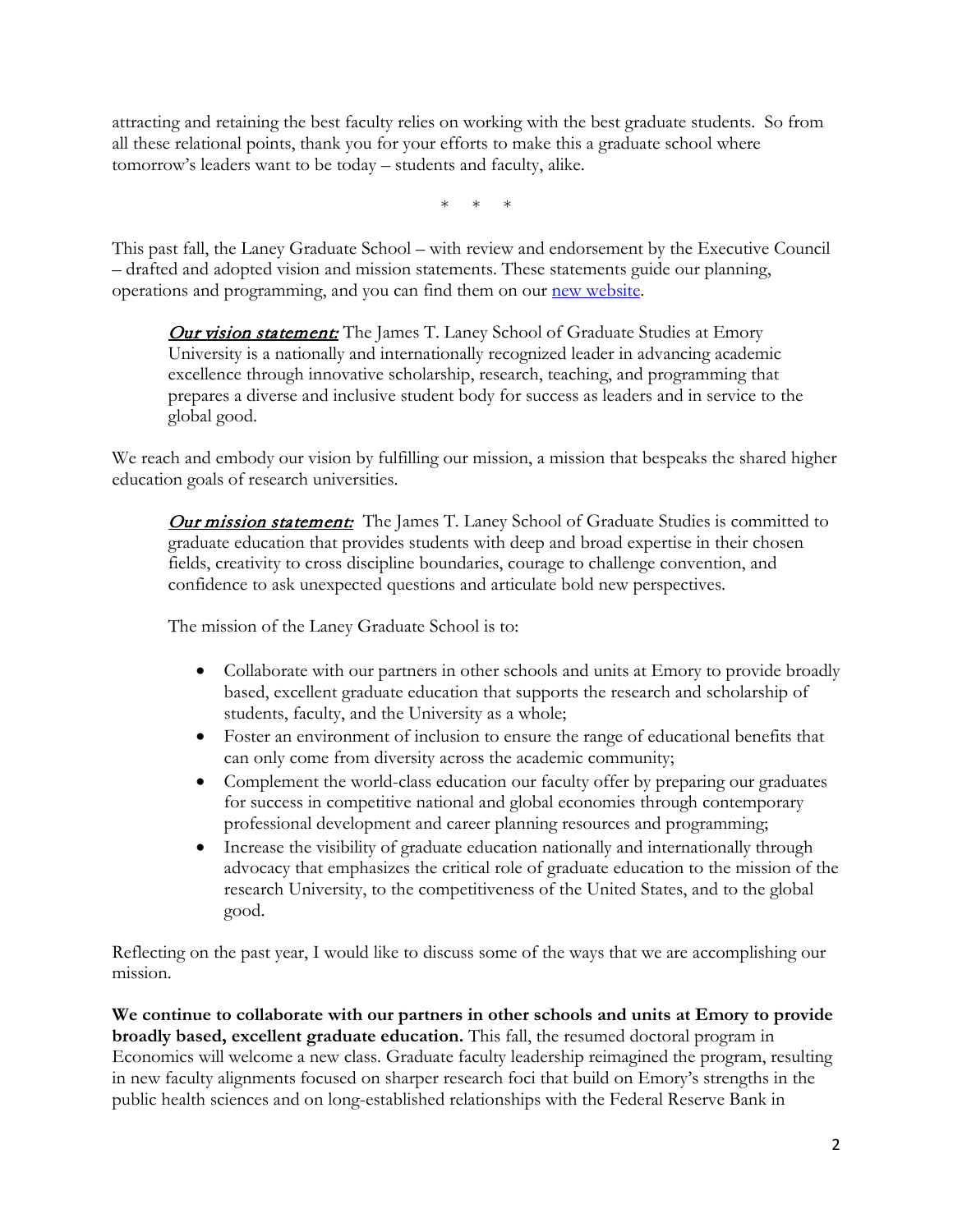Atlanta. In addition, as Executive Council chair Tim Dowd told us earlier, the Council will soon review the proposal to resume admissions to the doctoral program in Hispanic Studies, formerly Spanish. Leadership and faculty in that program have made great strides to reframe the program around an interdisciplinary vision that brings together graduate faculty from across the University. We look forward to sharing more news with you about the program in Hispanic Studies as the proposal moves through the faculty review and governance process.

**We continue to focus on efforts to diversify the student body and to foster an environment of inclusion.** I can say with confidence – and pride – that LGS is a leading partner for diversity at Emory. Just last week, we hosted this spring's Conversation with the Dean, titled *Ethics, Responsibility, and Microaggressions: The Role of the Research University*. This event was also cross-listed as a Jones Program in Ethics event, demonstrating the flexibility of that program to emerging issues. Panelists included Provost Claire Sterk, Center for Ethics Director Paul Root Wolpe and Morehouse president emeritus, Candler School of Theology Berta and James T. Laney Professor of Moral Leadership Robert Franklin, Jr. More than 130 students, faculty and staff turned out for this conversation, so we know that our community is eager to have these valuable discussions. Our programming around inclusion continues this fall, when we will welcome back Theater Delta for more interactive discussions about mentoring and diversity. We will also convene the fourth STEM Research and Career Symposium this September. Stay tuned for messages about these events.

In last year's annual report, we asked programs to tell us about their outreach and recruitment efforts as they relate to diversity. Here are a few things we know:

- Some programs are making use of faculty and alumni to participate in lectures or seminars at undergraduate institutions.
- Some programs are using the GRE Search Service to identify prospects from underrepresented groups.
- Some programs are participating in national conferences or professional meetings that target underrepresented students, such as the Society for Advancing Chicanos/Hispanics and Native Americans in Science and the Annual Biomedical Research Conference for Minority Students.
- Several programs are recruiting from pipeline programs such as Mellon Mays or the Bridge to Baccalaureate Program in Nursing, as well as Emory's own SURE program.
- And more and more of our programs are increasingly calling upon Damon Williams, our Director of Diversity, Community and Recruitment, to discuss diversity planning as well as to directly connect Damon with prospects.

These activities show that our programs are making diversity a priority. But, as is the case with LGS and Emory as a whole, there are opportunities for improvement. We want to institutionalize diversity and inclusion practices and develop tools and best practices that keep us on a forward trajectory. I will speak more about this in just a few minutes when we pivot to opportunities we see on the horizon.

Continuing with our mission, **we are preparing our graduates for success through contemporary professional development and career planning resources and programming**. This year, like last, we offered a full calendar of professional development and career planning events, and I will highlight just a few: we offered programming on preparing for the career search,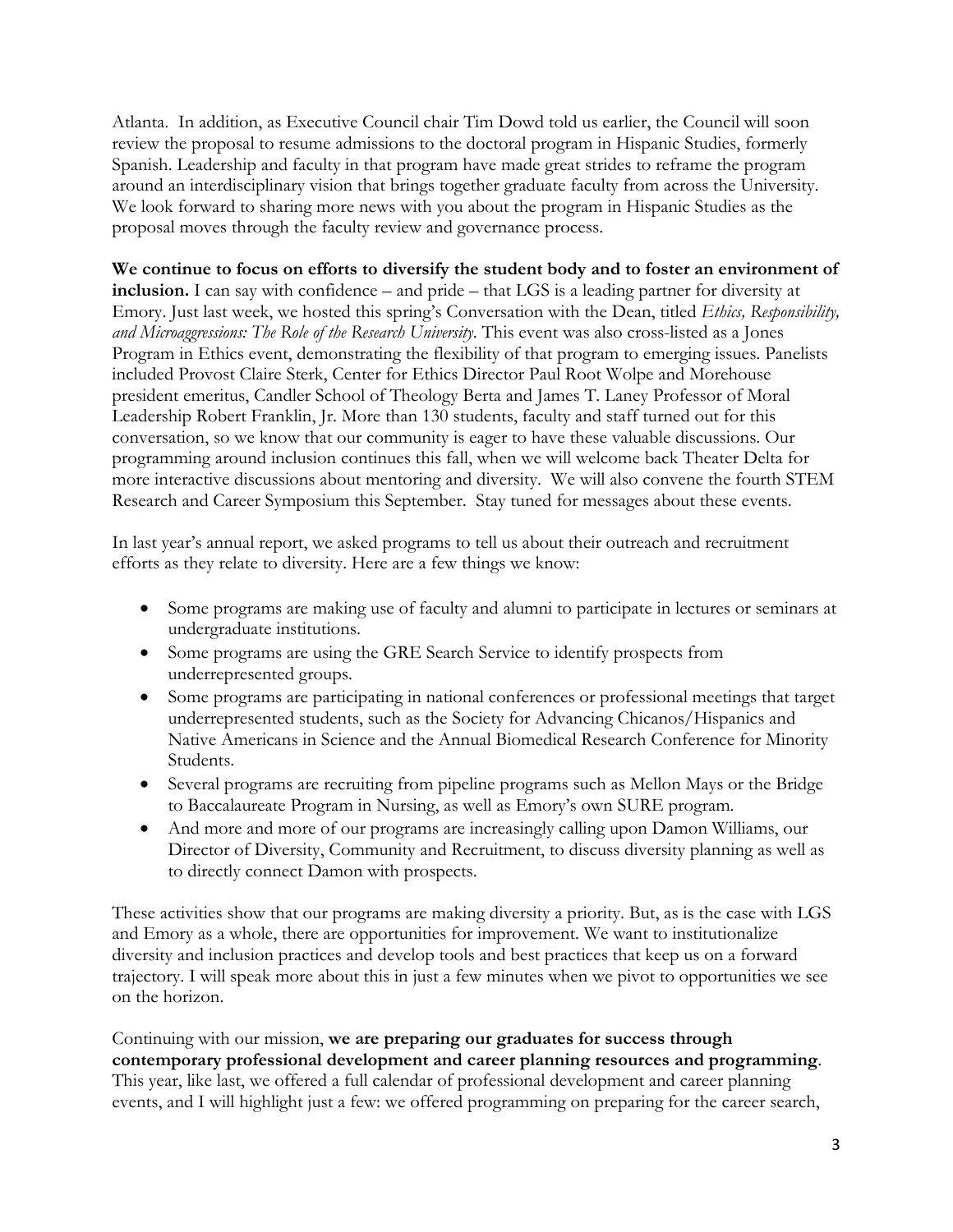creating websites to aid in the job search, practicing for interviews, learning the language of transferrable skills, developing strategies for negotiation, and more. In the area of teaching, we continue to offer *TATTO Extension* sessions, which go beyond standard TATTO programming to include topics such as developing effective assessments in the classroom, supporting student needs, and using social media to promote active classroom learning. This year, we also offered Professional Development and Career Planning Pop-Ins. These monthly open-door opportunities invite students to pop in to various locations to talk about LGS professional development resources or to discuss their career exploration and job search timelines.

Throughout the year we have collected feedback about our programming, and we will work with staff and our Professional Development Student Ambassadors to evaluate what is working, what can be improved and what we should forego next year.

We often hear from faculty that it is difficult to mentor students for careers that are not like your own. We are here to help. Our professional development and career planning resources are directed at providing students with the tools they need to succeed. Please familiarize yourselves with this programming and encourage your students to make good use of these resources.

\* \* \*

Looking forward, we see tremendous opportunity to build on the momentum of this year and, indeed, the past five years. We also see areas where there is opportunity for us to be bold and innovative. I will mention just a few of those here.

**We want to create a culture of expectation and action – for both faculty and students – that prioritizes content, training and "ownership" for student professional development and career planning as part of the graduate experience.** Our [BEST program](http://best.emory.edu/) is the "proving ground" for modeling professional preparation activities in other areas, both for is its emphasis on experiential learning, career exploration, and mentor training as well as for its partnerships with employers and professional associations. We seek to expand, systematically, similar approaches for all graduate students. To this end, we have submitted a proposal for the Next Generation Humanities PhD Planning Grant through the National Endowment for the Humanities. That proposal is currently under review. Our plan is to collaborate with core faculty leaders, graduate students, and alumni to propose wide-ranging changes in humanities doctoral programs that will transform scholarly preparation for a variety of careers.

This fall, we will also launch the [CIRTL](http://www.cirtl.net/) project, which you might have read about in a news release several weeks ago. CIRTL is the Center for the Integration of Research, Teaching and Learning. It was established in 2003 with support from National Science Foundation (NSF) to improve teaching skills and increase the diversity of future University faculty in science, technology, engineering and mathematics (STEM) fields. Emory is among 25 new members joining CIRTL during a recent expansion that more than doubles the network's membership. At Emory, CIRTL will be a collaboration between LGS and the Center for Faculty Development and Excellence. Our first year of CIRTL activities will focus on introducing the program to the Emory community through graduated programming and engagement. By the end of this first year, we will have identified a faculty leader or co-leaders for the CIRTL project, and we plan to offer a full suite of programming by the 2017-18 academic year.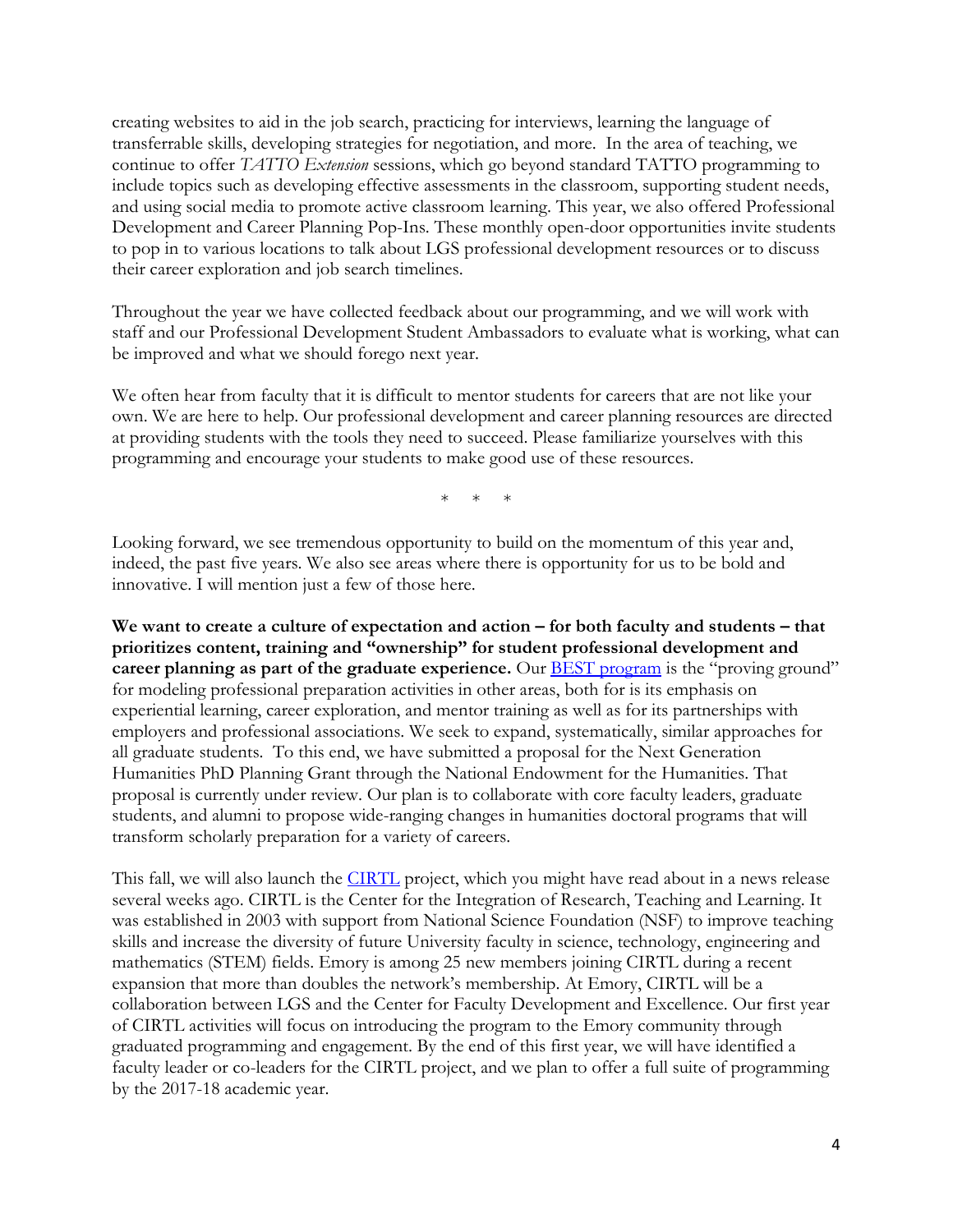**We want to design and implement a broader survey environment to understand career pathways.** Knowing where our students go once they complete their degrees helps us refine our career planning and professional development programming. We must also know if we are preparing our students with the skills they need to succeed in a range of professional pathways. The next step in this process is building a survey environment that captures our students' experiences – and possibly their employers'. We can then use selected data gathered from these sources in our annual planning meetings process to enhance student progress, transitions, experiences, and career opportunities. Our aim here, as well, is to contribute to graduate faculty efforts to stay in touch with their graduates and benefit from feedback on doctoral preparation in their programs.

**We want to develop a rubric for global skills.** There is more pronounced and growing interest among students, faculty, administrators, policymakers, and the general public to see higher education as transformative in addressing complex problems. We believe that current academic training leaves some students unevenly-prepared to appreciate the central role of culture and belief in shaping everyday understandings and decision-making processes of people across the globe. Though universities are increasingly seeking to develop understanding and impart skills needed to participate effectively in today's globalized world, how we are organized as departments and disciplines can present barriers.

We expect that there will be many new ways to address new interdisciplinarity. And we are fortunate to have the opportunity to pilot one new approach over the next year or two. LGS will pilot an innovation in the field of global education in the form of interdisciplinary "communities of practice" that consist of teams of students, faculty, and development practitioners who work in international settings. The pilot *community of practice*, or COP, will operate for two academic years and will involve field work to address practical problems in the Global South. Team members will go to the field and will implement the project they plan during the academic year in collaboration with a partner organization. During the second academic year, and with guidance from participating faculty, the student team will engage in post-field analysis of every stage of the project, from planning to implementation, and will develop recommendations for improvement. At the conclusion of the second summer, the team will produce a final assessment of their efforts across the two years, which will inform the work of subsequent COPs.

The novel activities of the COPs will make it possible to identify important new understandings that are necessary to transform graduate education, so that it is in tune with the needs of the present era. From this work, we plan to develop a rubric that will allow us to assess our efforts to help scholars at all stages of their careers develop skills and understandings that are informed by a global perspective. Because these skills and understandings will emerge out of the activities of the COPs, we expect the rubric for global skills to evolve, through experience.

I am pleased to announce that we have received a grant from the Luce Foundation's Higher Education Program to pilot this project, and we hope to get underway this fall. David Nugent and Carla Roncoli, director and co-director of the Master's in Development Practice program, will help lead our efforts. This is a very exciting project, and I look forward to sharing what we learn as we progress through the pilot. A news release is forthcoming in the next week or two.

\* \* \*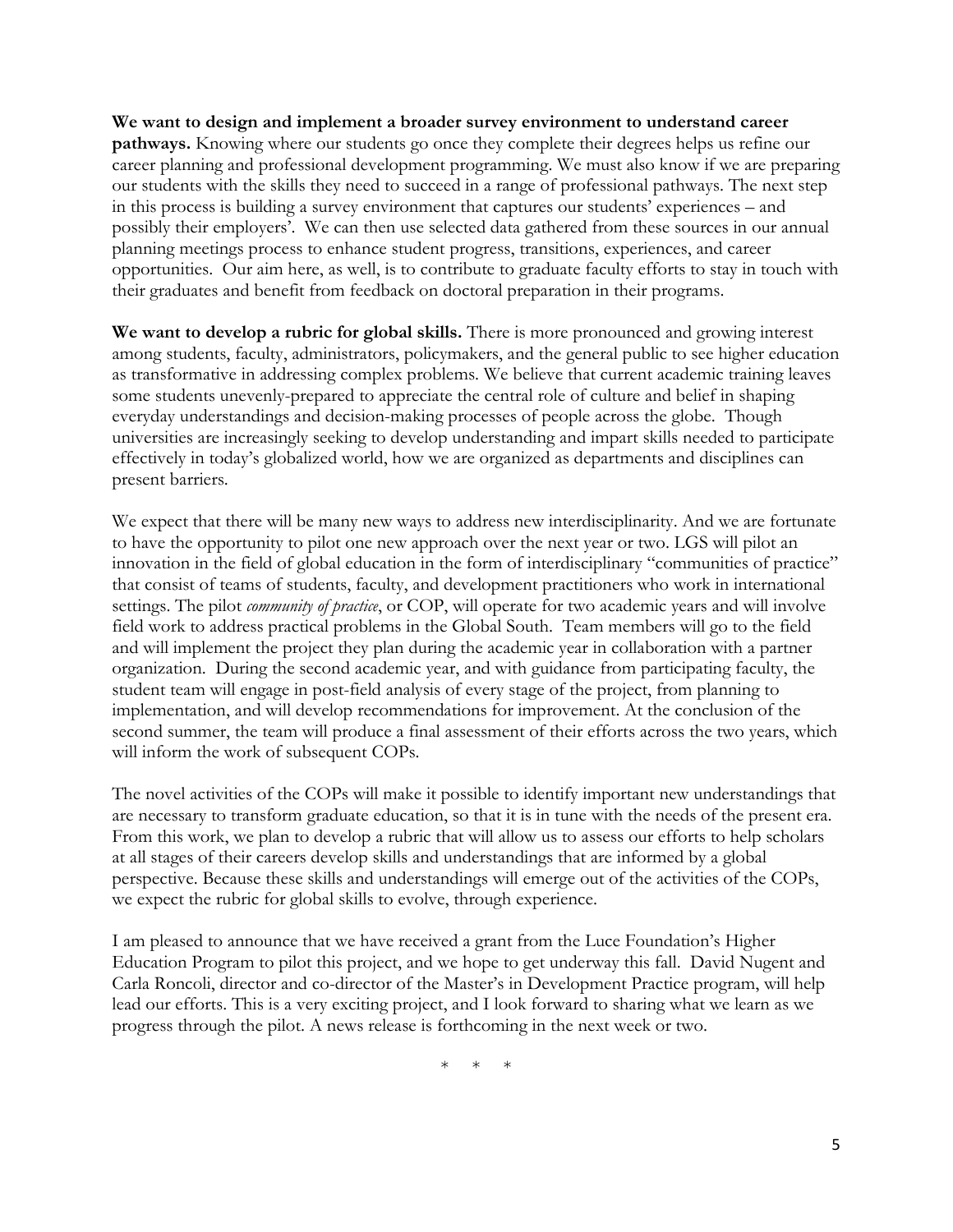Finally, I would like to spend the rest of our time together discussing three areas that are, and will continue to be, mission-critical for the Laney Graduate School: interdisciplinarity, diversity and development.

As described above, our initial communities of practice project will focus on global skills as a particular area of important need. But this project is also an idea that is rooted in a long-standing LGS commitment: **promoting contemporary interdisciplinary graduate education that breaks down barriers and produces scholars and researchers with the capacity to engage the difficult problems of our age, in the full range of their complexities**.

We all know that just about any problem we face in the modern world cannot be understood only from within the confines of a single, or even a few, of the traditional academic disciplines. That is true across the board, from the science of curing cancer, to the public health of preventing and treating epidemic diseases and engaging in community based wellness, to grappling with social and cultural conflicts expressed as clashes of national or religious identities.

With a new University strategic plan on the horizon, it is a good time to reassert the role and academic expectation of graduate schools in general as *keepers of interdisciplinarity*, and for the Laney Graduate School at Emory. We are rededicating ourselves to exploring how we can push graduate education beyond the boundaries of a scheme of "departments" and "disciplines" that was enacted 100 or more years ago. LGS is well poised to respond to this challenge. We have experience with creating units that span across old divisions, and with creating vibrant communities of inquiry that engage multiple fields and perspectives. The community of practice is one example, one approach and one step towards creating units of intellectual focus and growth that reach across disparate parts of Emory, seeking to transform the capacities and orientations of the intellectual leaders who graduate.

So as we move into a period of shared reflection and planning, let's be bold. Let's build on and push education, training, and intellectual leadership in new directions. I challenge you, as the graduate faculty, to envision new approaches to interdisciplinary education and training. Share your ideas with us – help lead us to new frontiers.

**We believe that [innovation and excellence](http://gs.emory.edu/about/diversity/index.html) come from the broadest definitions of diversity and inclusion.** Ideas, experiences, and identities working together are forces for innovation and excellence. We have been working with programs to develop processes and strategies for assembling diverse and inclusive cohorts and mentoring for success. As I mentioned earlier, we know from programs' annual reports that we are making improvements.

The next step in this process is to institutionalize diversity and inclusions practices. To do this, we have to know where the opportunities for development are. For example, some programs lack diversity recruitment plans, resulting in little engagement or follow-up with students from underrepresented groups until the application deadline is near. For other programs, there is a lack of intentionality. That is, the programs have recruitment and outreach goals, but no concrete plans in place to move from outreach, to engagement and, finally, to admission and enrollment. Still, other programs are not taking advantage of tools that LGS has put into place to help them diversify their applicant pools.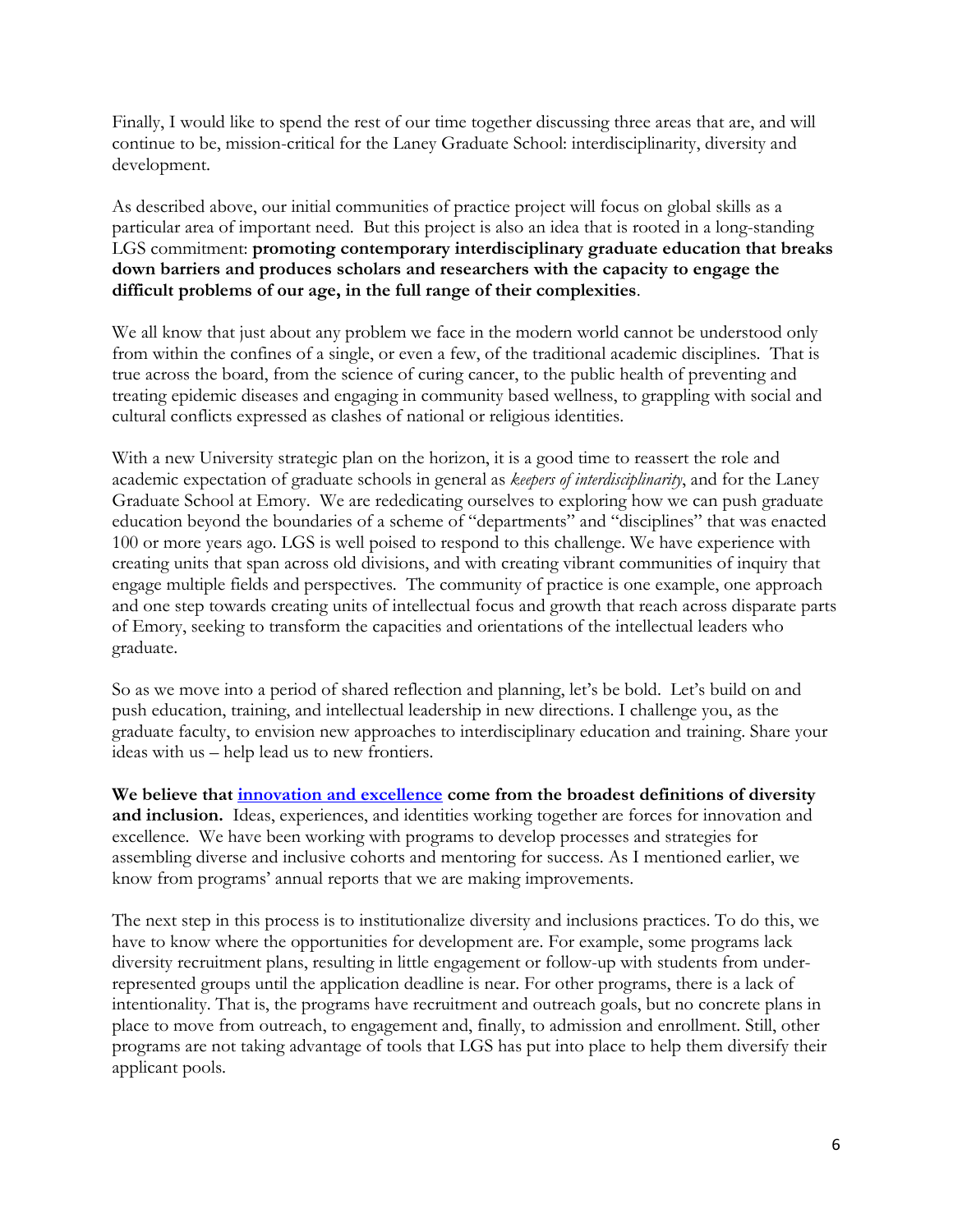Since 2014, LGS has actively sought diversity-focused affiliations with organizations to help us identify and connect with prospects from underrepresented groups. These organizations include the National Consortium for Graduate Degrees for Minorities in Science; the National Name Exchange; Graduate Horizons; the Hispanic Association of Colleges and Universities; the United Negro College Fund; the Thurgood Marshall Scholarship Fund; the Mellon Mays Scholars Program; and the McNair Scholars Program. Additionally, we are actively enhancing our admissions systems and processes to promote diversity recruiting. This past fall, we launched a new prospect tracking system actually called Prospect. Prospect is a customer relationship management system that analyzes student information data through the application lifecycle. The tool is designed to improve connections with potential applicants through prompted follow-up and delivery of program recruitment content, such as information about courses of study, resources and more.

LGS has already conducted a number of trainings on the Prospect system, and we are eager to offer more. I encourage you to connect with us. Connect with Damon Williams to learn about the resources we already have in place. Please also connect with Damon to discuss areas where we might do more.

For LGS planning purposes, to move us toward *systematically* institutionalizing diversity practices, we will do several things: (1) we will work with graduate programs to develop program diversity plans; (2) we will design an LGS Strategic Plan for Diversity with incorporation of graduate program diversity plans; (3) we will convene a Diversity Advisory Committee of faculty, graduate students, program leadership and program administrators to participate in a series of purposeful and provocative discussions on continued enhancement of practices at LGS; (4) we will continue working with programs to embed and use the analytics and application tools specifically designed for recruiting and outreach for diverse student prospects; (5) we will vet and develop a toolkit of recruitment best practices and resources to be posted on our website; (6) and we will offer training for faculty and staff on unconscious bias, implicit association, and whole-file review as they relate to admissions committees.

We also ask that you, the graduate faculty, position diversity and inclusion as a priority as it relates to faculty searches. Unless students see and experience Emory as an inclusive community of scholars and leaders, they will choose to study elsewhere. LGS will continue to raise this issue among our partners, leadership and graduate faculty who participate in faculty searches. We are eager to explore and participate in approaches that would bring timely results for increased faculty diversity, and I welcome your feedback for how we can support you and work with you to make this happen.

Quite simply, diversity and inclusion across the Emory community are imperative to fulfilling the aspirations of this great University. I am proud of the work that LGS is doing to lead in these areas, and I am eager to partner with those that want us to reach our goals sooner.

Last, I would like to turn our attention to investment, development and philanthropy. I suspect that those are not three words that immediately come to mind when we think of graduate education and training. **But for the Laney Graduate School to reach its goals and optimize the student experience, investment, development and philanthropy are essential.** In addition to continuing to refine and expand our professional development, career planning and diversity programming, we want – and must – enhance funding to ensure competitive fellowship and stipend support for doctoral students. But how do we get there? We currently see several pathways.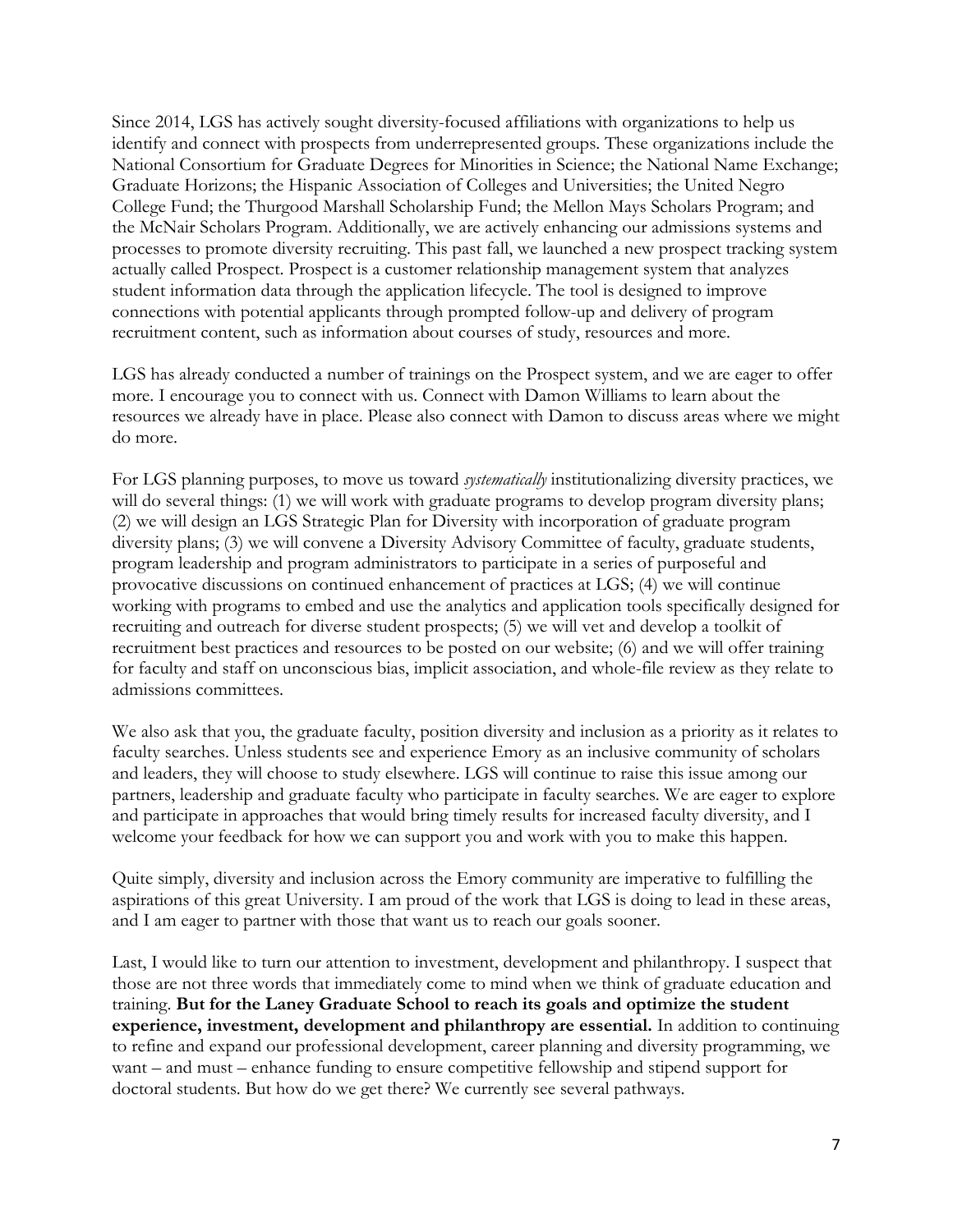*First, it is time for new investment for the longer term in graduate education at Emory*. As a central graduate school, committed to advancing Emory's maturity within and beyond the AAU, LGS has a unique appreciation for the complementarities represented in the multiple missions of research, undergraduate, graduate and professional education, and the public, global good. We seek an institutional commitment to establish a significant and secure endowment for LGS. We believe that we can make a strong case to partner units, the central administration, and external donors that investment in doctoral education under the stewardship of the Laney Graduate School redounds to the excellence and eminence of the entire University. We recognize that LGS will be asking for more resources from University friends and partners who face their own compelling needs to attract faculty, sustain and enhance physical and support infrastructure, and address undergraduate and professional students' financial aid requirements. Thus, we are intent on working with other units of the University to coordinate and complement our fundraising efforts in the next campaign.

*Second, we are looking inward*. Several years ago, during the Dean's Address that followed the economic crisis, I asked you to consider what we *can't* do. We faced tough choices due to diminishing resources, which compelled us to be more intentional about when and where we invested. Today, we are asking ourselves that question again. We must get all programs to 12-month stipend support, and we must raise stipend levels to remain competitive. But we cannot get there in a responsible and sustainable way without additional revenue and without diminished investments in areas that are not mission-focused. To this end, LGS is currently in the process of reviewing and evaluating our own resource flow to see where we can be more efficient and intentional.

*And finally, we are increasing our efforts to enhance external support*. In this area, we will work with donors and prospects to engage them as "investors" in graduate education. Gifts to the Laney Graduate School are transformative. Graduate students of today are future change-makers. They will solve complex problems and drive economic growth in our communities, regions, states and beyond. They will be at the helm of breakthroughs and spur the discovery and innovations that will improve lives across the globe. That is what graduate education does. That is what you, as graduate faculty, do. We are helping to shape the future. We are investors in tomorrow.

Our focus will be on telling graduate student stories, connecting their work and accomplishments with impact, innovations and transformation. When we ask donors to be investors, we are asking them to trust us – to trust that our students are doing transformative work because of transformative giving. To gain their trust, it is important to know the complex problem they are eager and passionate about, so that we can help connect them to the students working on these same problems.

Our students are remarkably adept at telling general audiences about their work. This month alone, we have taken **ARCS Scholars** with us to meet with ARCS donors. These students succinctly discussed their research to a room of donors who walked away with greater assurance about their investment. Nearly three weeks ago, ten finalists competed in the annual oral 3MT competition, which asks students to explain their research to a non-specialist audience in three minutes or less. Every year, the panel of judges for this competition is blown away by the quality and importance of our students' research. This is how we increase donor support – we connect the donors to their investment. We need student stories, and we need your help to connect us to them.